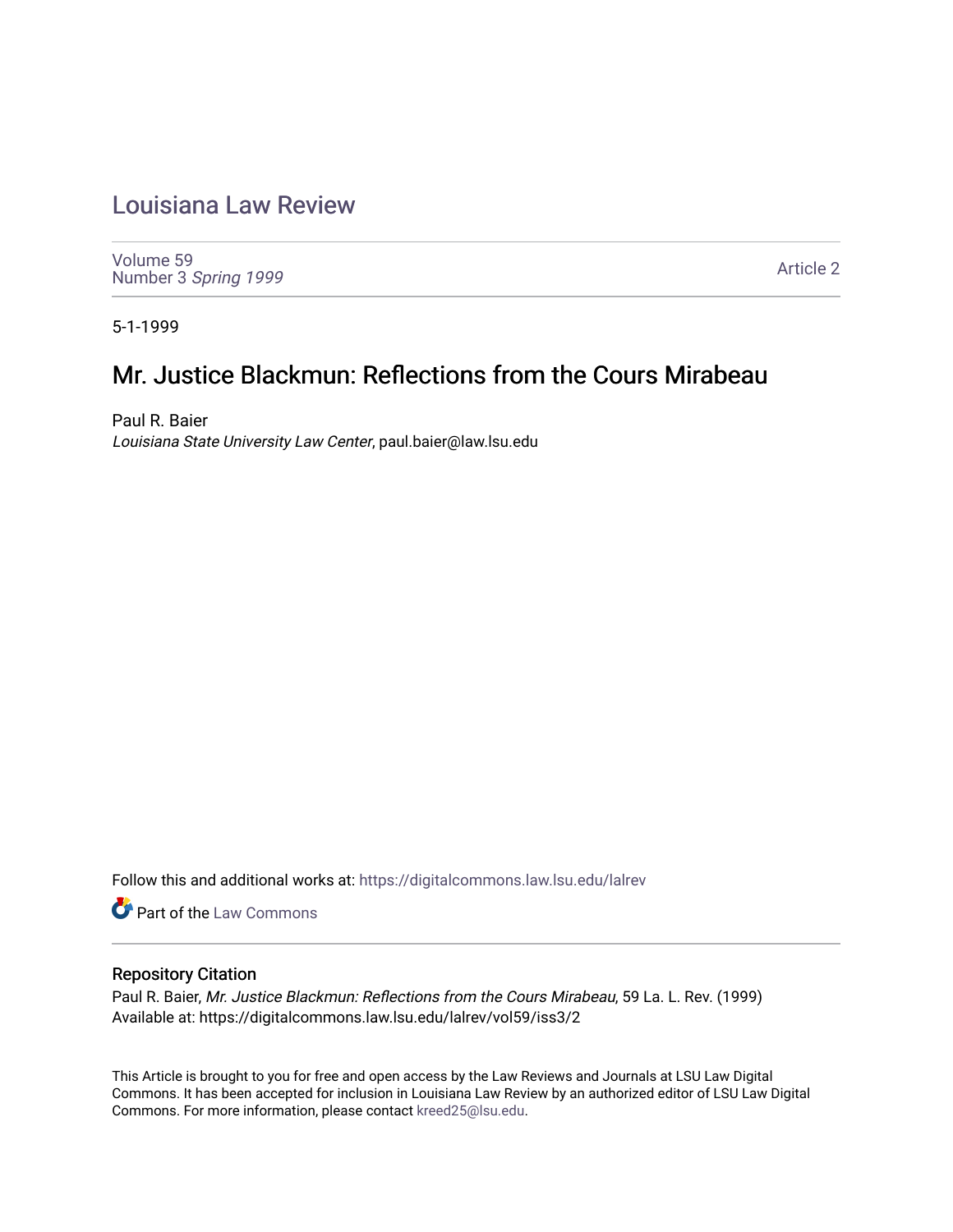## **Mr. Justice Blackmun: Reflections from the Cours Mirabeau\***

Paul R. Baier"

Main Street in the old quarter of Aix-en-Provence, France, is the Cours Mirabeau, a golden archway of Platanes trees and mossy fountains. At one end stands the statute of the good Roi Renee, who was loved in his day for his kindness, his wisdom, his good works.

I recall Bastille Day, **1986,** the summer of the dissent in *Bowers v. Hardwick,'* Justice Blackmun's ringing plea for human dignity and for freedom to differ in matters that count most. Harry and Dottie Blackmun were lost in a faceless crowd that watched fireworks explode emphemeral streams of red, white, and blue in the nighttime sky above the Grande Fontaine d'Aix. This was the summer the French press and *Le Monde*  laughed at the spectacle of police invading an American citizen's bedroom

Our paths crossed that summer at Aix-Marseille-III University, its *Faculté* de droit, the school of Portalis:

[B]ut there must be a body of case law. In the host of subjects that make up civil matters, the judgments of which, in most cases, require less an application of a precise provision than a combination of several provisions leading to the decision rather than containing it, one cannot dispense with case law any more than he can dispense with legislation.... It is for experience gradually to **fill** up the gaps we

**1. 478 U.S. 186 (1986).** 

Sale v. Haitian Centers Council, Inc., **113 S.Ct.** 2549, **2569 (1993)** (Blackmun, **J.,** dissenting). **My** French colleague Alain Levasseur, who grew up outside Paris and who reads *Le Monde,* tells me that Justice Blackmun got it right in this Haitian *"refouler"* case.

Originally published in **A Tnbute** to Justice Harry **A.** Blackmun: "The Kind Voice of Friends," 43 Am.**U.** L Rev., No. **3,** Spring 1994, with William H. Rehnquist, Ruth Bader Ginsburg, William **J.** Brennan, Jr., Byron R. White, Erwin **N.** Griswold, and others. Copyright 1994, **by AMERICAN** UNIVERsrrY LAW REVIEW. Copyright **1999, by** LOUISIANA LAw REVIEW.

**<sup>0\*</sup>** George M. Armstrong, Jr., Professor of Law, Paul M. Hebert Law Center, Louisiana State University. Judicial Fellow, Supreme Court of the United States, **1975-76.** Editor, Mr. Justice And Mrs. Black: The Memoirs of Hugo L. Black and Elizabeth Black (Random House, **1986);**  Constitutional Interpretation: Les Procédés d'Elaboration: Teaching Materials for a Summer Course on American Constitutional Law at Aix-en-Provence, France, June/July **1986, 1992,** with Harry **A.**  Blackmun. Sec.Treas. Bill of Rights Section, **LSBA.** 

<sup>2.</sup> Justice Blacknun made good use of his summer exposure to the French language, and to *Le Monde,* on a later legal occasion, The Haitian Refugee "refouler" Case, **viz.:** 

It thus is no surprise that when the French press has described the very policy challenged here, the term it has used is "refouler." *See, e.g., Le bourbier haïtien*, Le Monde, May 31-June **1, 1992 ("[Lies** Etats-Unis ont decide de *refouler* directement les refiagies recueillis par **la**garde cotiere." (The United States has decided (de refouler] directly the refugees picked up **by** the Coast Guard)).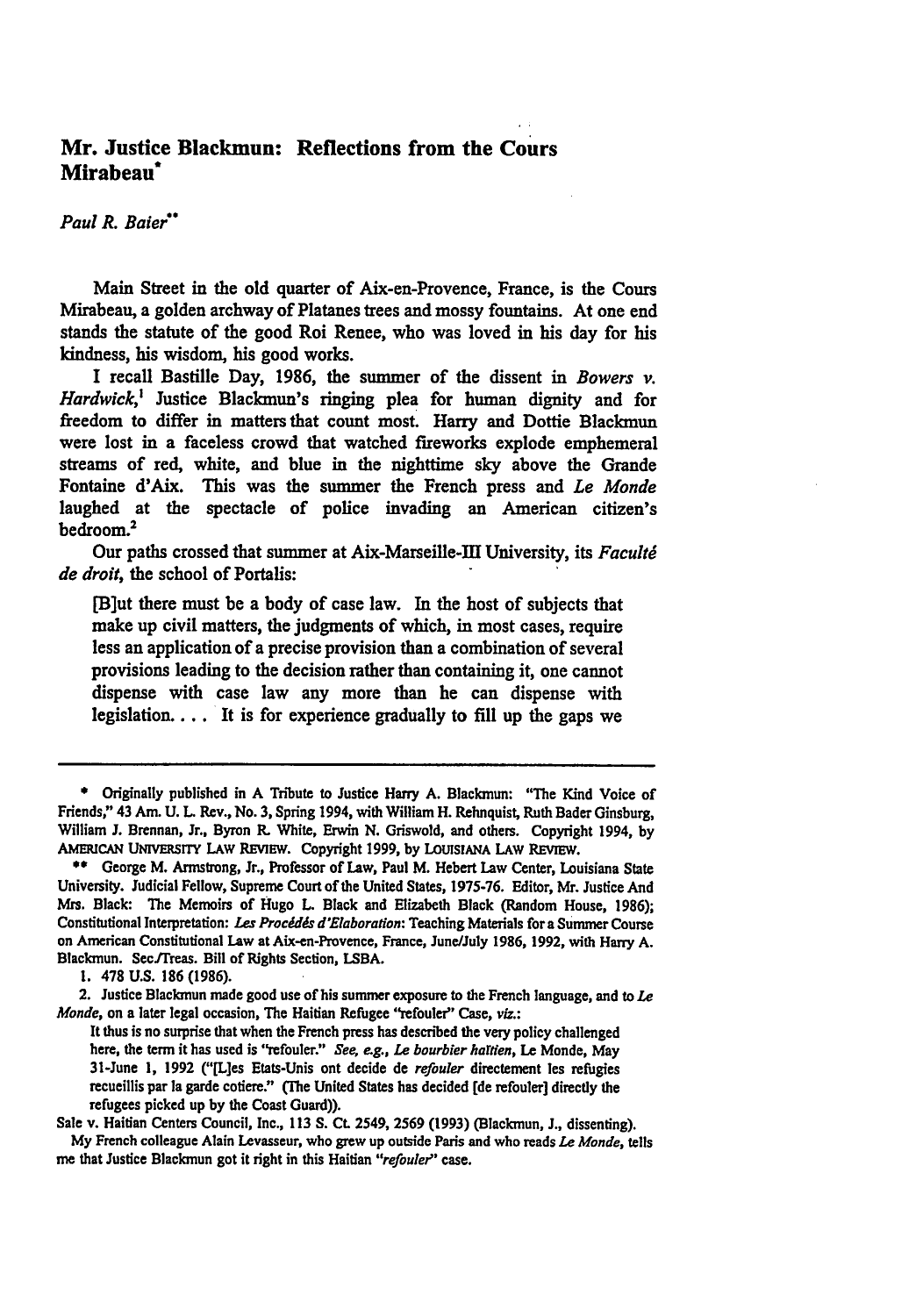leave. The Codes of nations are the *fruit of the passage of time*, but *properly speaking*, we do not make them.<sup>3</sup>

Or in Harry **A.** Blackmun's own prophetic words: **"Of** course, times are different in **1970** than they were 200 years ago. No body of men 200 years ago could determine what our problems are today. That is, **I** suppose, what we have courts for, ... to construe the Constitution in the light of current problems."

Mr. Justice Blackmun's *Bakke* dissent quotes a similar thought, the words of Chief Justice Marshall: "'In considering this question, then, we must never forget, that it is *a constitution* we are expounding."<sup>5</sup>

We were together at Aix teaching a course on Constitutional Interpretation, with a subtitle drawn from a little book **by** a great French law teacher and jurist, Francois Gény: *Les Procédés d'Elaboration du Droit Civil*, a lecture made by Gény at Nancy in 1910. I sensed a link between Gény's *Méthode*-his idea of "*libre recherche scientifique*" in judicial handling of a Code<sup>6</sup>-and Justice Blackmun's workways on the Court, his handling of what he characterized before the Senate Judiciary Committee as the "magnificent instrument" of the Bill of Rights." His painstaking researches at the Mayo Clinic on the Hippocratic Oath and on the history of abortion laws come to mind.

Thirty years later, he would say of § **1983:** 

**<sup>3.</sup>** Preliminary Discourse on the Projet of Civil Code **(1800)** (M. Shael Herman trans.), *in* Alain Levasseur, *Code Napoleon or Code Portalis?,*43 Tul. L Rev. **762, 772-73 (1969).** 

*<sup>4.</sup> HearingBefore Comm. on theJudiciary, UnitedStates Senate on the Nominaion of Harry*  A. Blackmun, of Minnesota, to be Associate Justice of the Supreme Court of the United States, 91st Cong., **2d** Sess. 35 **(1970)** [hereinafter *Blackmun Hearings]*(statement of Judge Blackmun).

**<sup>5.</sup>** Regents of the Univ. ofCal. v. Bakke, 438 **U.S. 265,407 (1978)** (Opinion of Blackmun, **J.)**  (quoting McCulloch v. Maryland, **17 U.S.** (4 Wheat) **316,** 407 **(1819)).** 

**<sup>6.</sup>** Frangois Gdny, M6thode d'Interpretation et Sources en Droit Prive Positif (Paris, **1899)**  (Ernest Bruncken trans.), reprinted in part in **9** Science ofLegal Method **1,**46 **(1917).** *See generally*  Jaro Mayda, *Gdny's Mithode Afler 60 Years: A CriticalIntroduction,in* Frangois **G6ny,** Mdthode d'Interpretation et Sources en Droit Prive Positif, at v (Louisiana State Law Institute **trans., 2d** ed. 1954).

*<sup>7.</sup> Blackmun Hearings,supra*note **4,** at 44 (statement of Judge Blackmun). Very early, in his first law review article, *The Marital Deduction and Its Use in Minnesota*, 36 Minn. L. Rev. 50, 64 **(1951), Harry** Blackmun showed great promise working with a tool that ordinary minds would find mundane:

The marital deduction is an apt and excellent tool for planning in Minnesota and elsewhere but, as with any tool, it requires both the proper **raw** material of an adequate fact situation and good craftsmanship. **The** lawyer can retain his assumed position as the latter only **by** intelligent industry and a willingness to devote the time and energy which is required to **gain** complete knowledge of the scope and capacities of this legal tool and of its dangers and limitations.... Here is one of those rarely presented new legal tools of real substance and of fairly general application.

What a vibrant and exciting old statute it is. As Edmond Cahn so aptly observed, "[Flreedom is not free." Whatever is the fate of § **1983** in the future, **I** do hope that it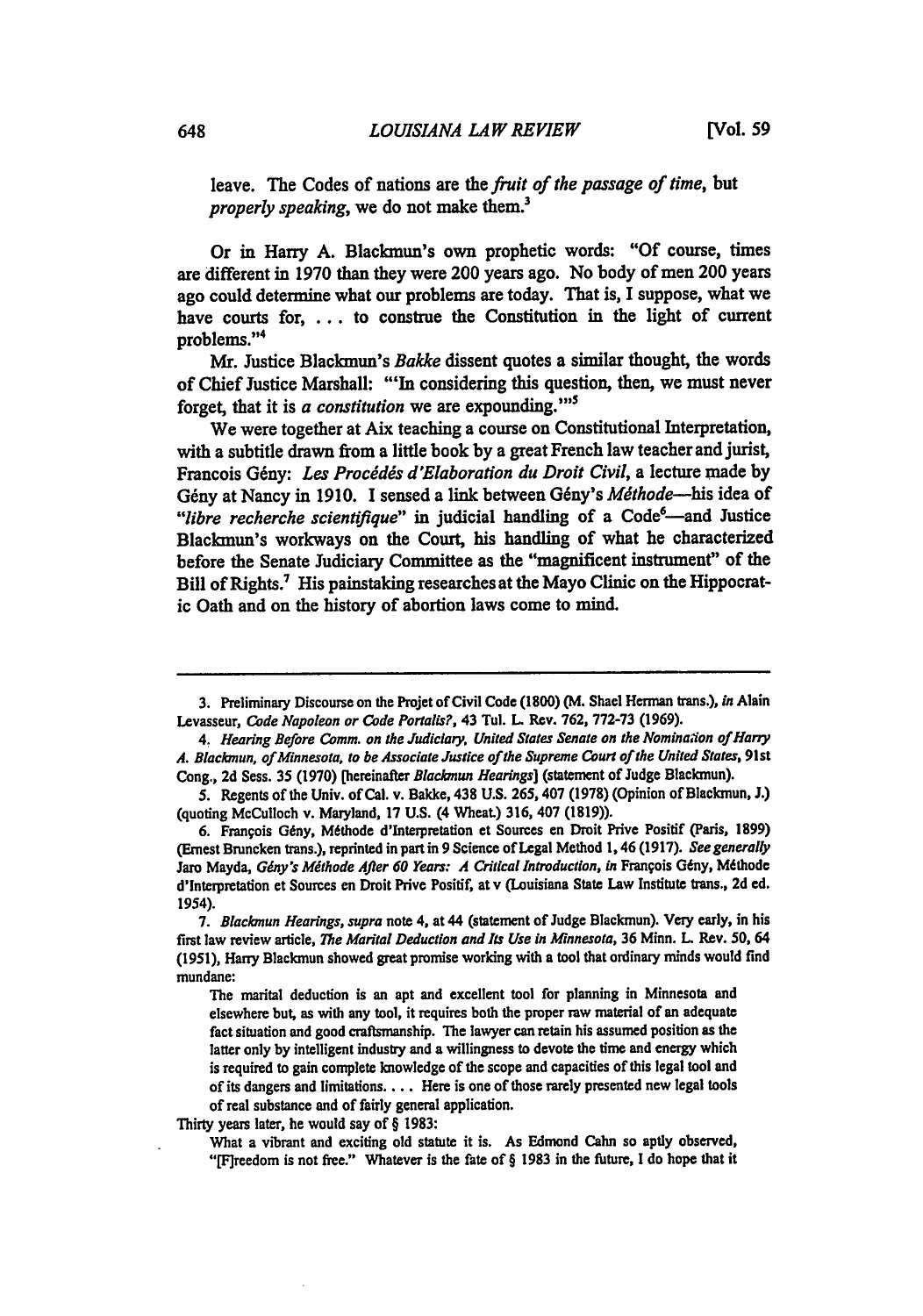In his day, Mr. Justice Cardozo taught the connection between Code and Constitution in his **1921** Storrs Lectures at Yale, in what has come down to us as *The Nature of the Judicial Process:* 

649

The same problems of method, the same contrasts between the letter and spirit, are living problems in our own land and law. Above all in the field of constitutional law, the method of free decision has become, I think, the dominant one today. The great generalities of the constitution have a content and a significance that vary from age to age. The method of free decision sees through the transitory particulars and reaches what is permanent behind them. Interpretation, thus enlarged, becomes more **than** the ascertainment of the meaning and intent of the lawmakers whose collective will has been declared. It supplements the declaration, and fills the vacant spaces, **by** the same processes and methods that have built up the customary law.<sup>8</sup>

Each generation must discover old truths for itself. Mr. Justice Blackmun has proved himself a worthy successor to Justice Cardozo, whose seat-that of Joseph Story, Benjamin Nathan Cardozo, Felix Frankfurter, and Oliver Wendell Holmes, Jr.,-"H.A.B." has adeptly filled for twenty-four years.

Aix-en-Provence is a serene setting of sunshine and of herbs, an ancient Roman outpost of warm springs for the troops. And all the'while the Jurisconsults laid down their *regulae iuris* at Rome: "Ex facto jus oritur. That ancient rule must prevail in order that we may have a system of living law."9 Justice Blackmun, like Louis Brandeis before him, has kept a keen eye on the facts as he has given voice to the living law of the Constitution.

The Justice returned to Aix the summer of his *Casey* dissent,<sup>10</sup> slip opinions in hand, with Dottie-"Miss Clark," as the Justice sometimes calls her-and their

**10.** Planned Parenthood v. Casey, 112 **S.CL 2791,** 2843 **(1992)** (Blackinun, **J.,**dissenting).

survives both as a symbol and as a working mechanism for all of us to protect the constitutional liberties we treasure.

Harry A. Blackmun, *Section 1983 and Federal Protection of Individual Rights-Will the Statute RemainAlive orFadeAway?,* Seventeenth James Madison Lecture on Constitutional Law, New York University School ofLaw, November 14, 1984, **60 N.Y.U.** L. Rev. **1,29 (1985)** (quoting The Great Rights **II(E.** Cahn ed. **1963)).** 

<sup>8.</sup> Benjamin N. Cardozo, The Nature of the Judicial Process 17 (1921). Justice Blackmun quoted Cardozo's thought, "The great generalities of the constitution have a content and a significance that vary from age to age," in his *Bakke* opinion. *Bakke,* 438 **U.S.** at 407. Although he has said of himself, "I'm not a 'jurisprude.' **I** couldn't be an expert in jurisprudence if **I** wanted **to** be," John **A.** Jenkins, *A CandidTalk with Justice Blackrnun,* N.Y. Times, Feb. 20, **1983,** § **6** (Magazine), at **61,** Harry Blackmun, under the watchful eye ofProfessor Norval Morris, has co-moderated the Aspen Institute Seminar on Justice and Society for fourteen years. I was privileged **to** attend the latest installment. during the summer of **1993,** and I have no doubt that Harry Blackmun is a reflective thinker about the nature ofjustice, with his feet **firmly** on the ground: **"I**getdisturbed when we have a case that goes off on theory and does injustice to the litigant. **I** think we're there to try to do justice to him as well **as** to develop a great, overlying cloud of legal theory." *Id.* 

**<sup>9.</sup>** Adams v. Tanner, 240 **U.S. 590, 600 (1917)** (Mr. Justice Brandeis, dissenting).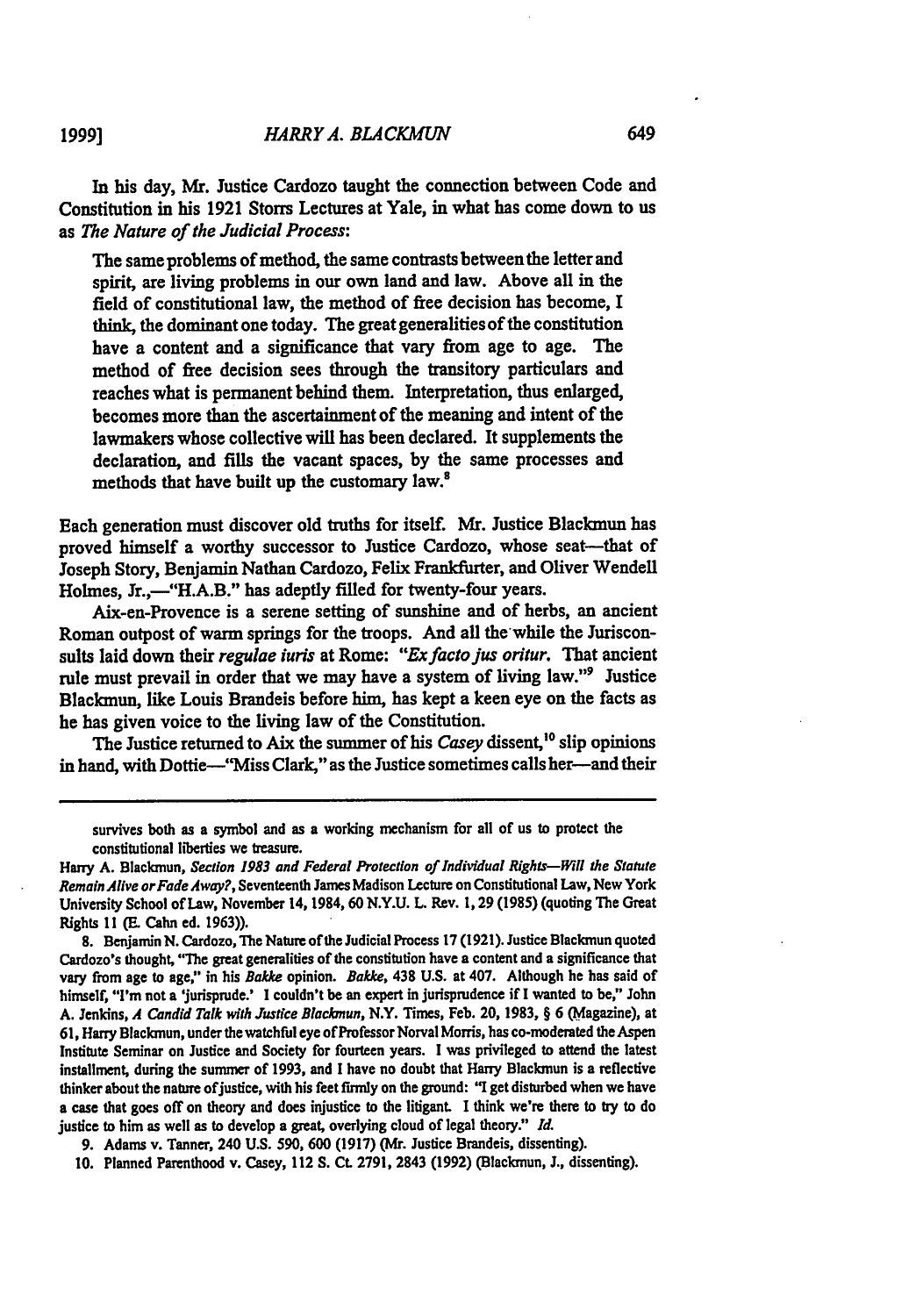daughter Nancy joining the students in class. Harry **A.** Blackmun's quiet voice, his restrained passion, his earnest conviction, his common touch-all added life to our learning. "I think that we should pursue justice," he told the students. "Some of us anyway, on the Supreme Court, ought to keep justice in mind, if not constantly every once in a while at least."

I've done it in the abortion cases when **I** speak of, "There is another world out there," which **I** think we should bear in mind. There is a person behind every case, usually a "little person," as **I** describe it, who needs attention and consideration rather than a legal theory of what is proper and what is right for all of us in the long run. I think cases involve people. And that they deserve a distinctive judgment, as **well**  as the law itself.<sup>11</sup>

We were told by Nancy what a great sacrifice to family is the grind of the Court. "He hardly sees his grandchildren."

What especially sticks in my mind is Justice Blackmun's teaching us that the work of the Court-"Your Supreme Court"---is an inescapably human enterprise, with its ups and downs, its competing intellectual personalities, its fray Term after Term. "One is locked in combat down there."<sup>12</sup>

For two summers, then, we talked in France of the timeless craft of judicial interpretation of written texts, from Napoleon's Code to America's Constitution, aside the aged fountains of Aix where Portalis played as **a** little boy. "We cannot live with original intent," he told his Cours Mirabeau students.

Gaps are inevitable; judicial choice is inescapable. Whether we will have more or less liberty, more or less equality, always depends on the workways of the judge. "There is no guarantee of justice except the personality of the judge."<sup>13</sup> This from Eugen Ehrlich, another reflection from the Contintent.

We all know Justice Blackmun's *DeShaney* dissent, spoken from the heart for all America to hear: "Today, the Court purports to be the disspassionate oracle of the law, unmoved **by** 'natural sympathy.' But, in this pretense, the

**<sup>11.</sup> The** quotations, and others in text, are taken from the transcript of the sound recordings of our Aix **1992** classes. Tape ofLSU Law Center Summer Program (July **6-9, 1992,** Aix-en-Provence, France) (recorded with Justice Blackmun's permission) [hereinafterAix-'92 Trans.] (copy on file with author).

<sup>12.</sup> Justice Blackmun made this remark **while** teaching a special Saturday morning Constitutional Law class, with Dottie listening in, at **LSU** Law Center, March **9, 1985,** recorded with the Justice's permission (transcript on file with author). And the combat continues:

Today we are faced with the question whether the Equal Protection Clause forbids intentional discrimination on the basis of gender, just as it prohibits discrimination on the basis of race. We hold that gender, like race, is an unconstitutional proxy for juror competence and impartiality.

**J.E.B.** v. T.B., No. **92-1239,** 1994 **WL 132232 (U.S.** Apr. **19,** 1994) (Blackmun, **J.,** for the Court; Scalia, **J.,** joined **by** Rehnquist, **CJ.,** and Thomas, **J.,** dissenting).

**<sup>13.</sup>** Eugen Ehrlich, Freie Rechtsfindung und Freic Rechtswissenchaft (Leipzig, **1903)** (Ernest Bruncken trans.), *reprintedin part in* **9** Science of Legal Method, *supra* note **6,** at 47, **65.**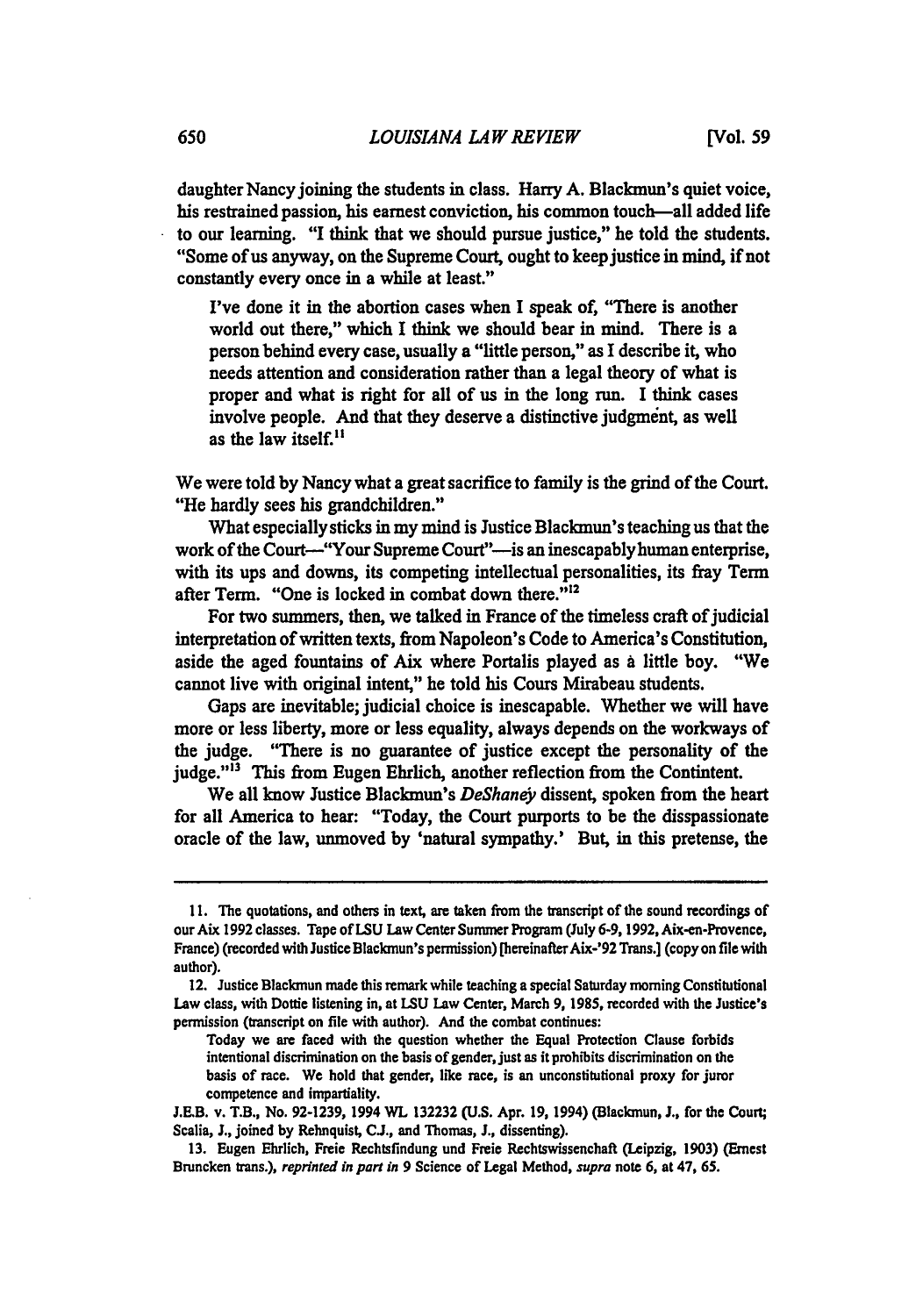Court itself retreats into a sterile formalism...."<sup>14</sup> This is not Justice Blackum's way to interpret the "broad and stirring clauses" of the Constitution:

On the contrary, the question presented **by** this case is an open one, and our Fourteenth Amendment precedents may **be** read more broadly or narrowly depending upon how one chooses to read them. Faced with the choice, I would adopt a "sympathetic" reading, one which comports with dictates of fundamental justice and recognizes that compassion need not be exiled from the province of judging.<sup>15</sup>

And what of Justice Harry Blackmun viewed from this side of the Atlantic? I have read Justice Brennan's magnificent tribute to Harry **A.** Blackmun:

Above all, Justice Blackmun's vision focuses upon human details-on the problems and worries and predicaments of individuals-and this has been the hallmark not only of his approach to constitutional cases but of his interaction with the world around him. This practical yet compassionate view has added scope to the Court's work. . . .<sup>16</sup>

And Erwin Griswold has solidly underscored Harry Blackmun's wisdom and courage. 7 I'm sure *The American University Law Review's* symposium of salutes, which **I** am privileged to join, will be followed **by** many more to come.

**I** would add only a few personal observations, aimed at plucking a Spring '94 crocus for Minnesota's "shy person's Justice,"<sup>18</sup> and for "Miss Clark," Dorothy Clark Blackmun, the Justice's conscience in our classroom. "Harry, you haven't answered the question."

I remember our first conversation, the day after I heard the *Danforth*<sup>19</sup> opinion announced in Court. Only because **I** was about to return home to teaching after my year as a Judicial Fellow did I make bold to say a word. The Justice was at breakfast with his clerks, as always, at **8:05** a.m. in the Court's cafeteria. Quickly passing the table, I mentioned that **I** admired his opinion in *Danforth.* The Justice called me back: "Professor, what part of the opinion did you like?" **I** didn't think he knew I existed at the Court, much less that I was a law teacher. But he pays attention to other lives, I now know. I had done my homework. I recited from the Justice's mathematicalbreakdown: "IV-E." This was the hard, saline amniocentesis issue in the case. Justice Blackmun, as he has done for countless others, invited me to sit down at the table and join the

<sup>14.</sup> DeSbaney v. Winnebago County Dep't of Servs., 489 **U.S. 189,** 212 **(1989).** 

*<sup>15.</sup> Id.* at **212-13.** 

**<sup>16.</sup>** William **J.**Brennan, Jr., *A Tibute to HarryA. Blackmun,* **1990** Ann. **Surv.Am.**L. **xi.** 

**<sup>17.</sup>** Erwin **N.** Griswold, *Dibute,* **1990** Ann. **Surv.** Am. L **xvii.** 

<sup>18.</sup> This is fellow Minnesotan, of Powdermilk Biscuit fame, Garrison Keillor's apt description of the Justice, quoted in Glen Elasser, *CourtingJustice,* Chi. Trib., June **6, 1990,** § **C,** at **1.** 

**<sup>19.</sup>** Planned Parenthood of Cent. Mo. v. Danforth, 428 **U.S. 52 (1976).**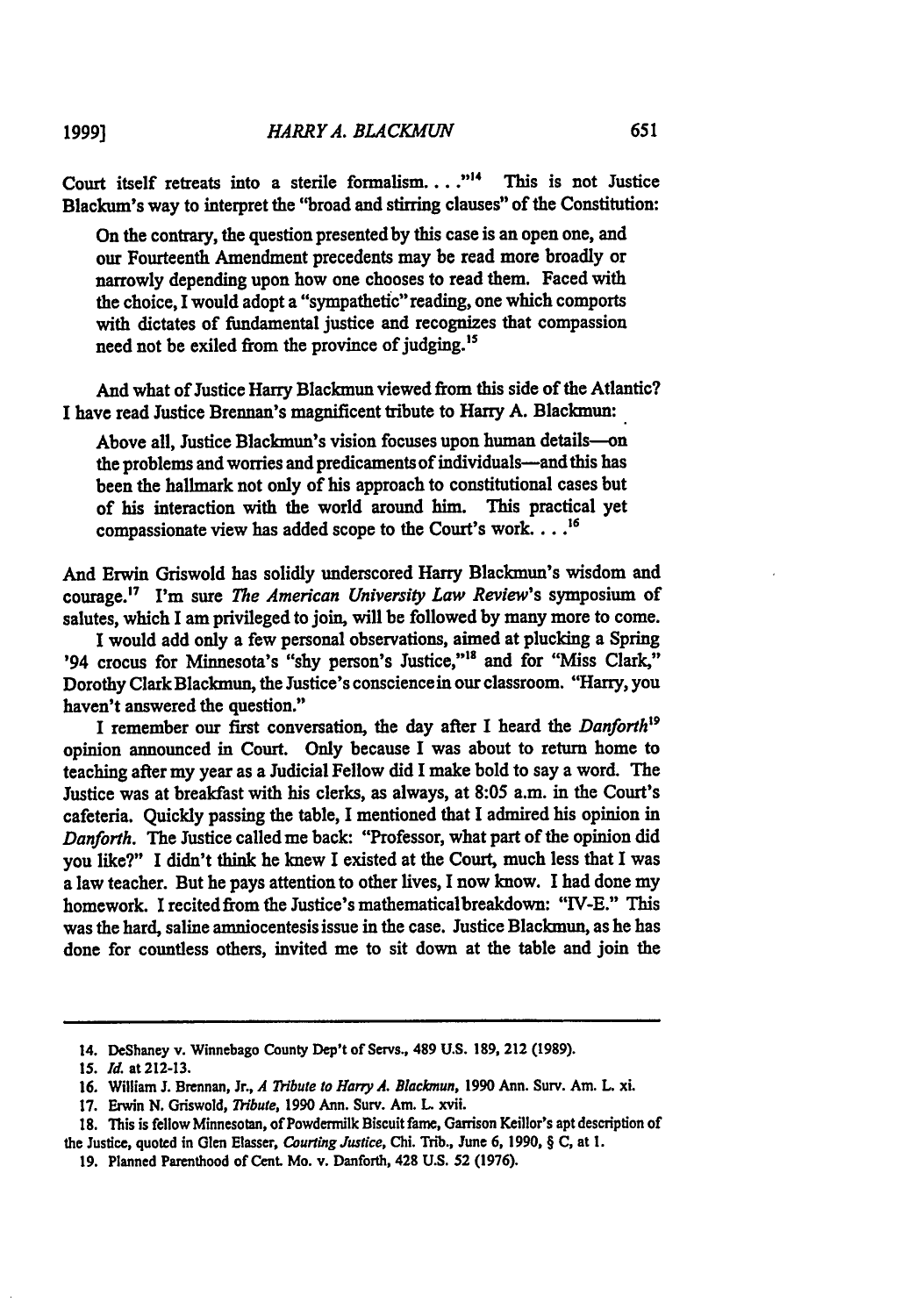dialogue. I wondered, "What am **I** doing here?" Justice Blackmun felt exactly the same way "the day the load of bricks fell on me":

**I'll** never forget the 9th day of June, **1970,** when I was sworn in. Immediately after the swearing in we went into "the Conference," so called. I walked into that room and there was Hugo Black, William **0.**  Douglas, William **J.** Brennan, Jr., John Marshall Harlan-and **I** said to myself "What am I doing here."<sup>20</sup>

**I** sat down and told the Justice **I** thought the Court was wise in *Danforth* not to allow itself to **be** hoodwinked even **by** a sovereign state legislature-never mind Justice Byron White's biting criticism that the Court had made itself the Nation's *ex officio* Medical Review Board.

**I** remember showing a visitor the nooks and crannies of the Court; this was one of my duties as a Judicial Fellow. We stopped short at the Justices' Library, a quiet retreat that Justice Blackmun made his own. We watched the Cardigan Justice erase a word or two from a draft opinion. He penciled in a replacement, picked up the page, leaned back, and subjected the revision to his angle of vision. Years later, **I** would learn at Aix:

What I like most of all is writing opinions. There isn't any question about this in my mind. **I** don't know whether it's because it's a quiet enterprise or whether it's because it gives you a chance to think a little bit and the like. Writing opinions is a play with words. One can work on them, change them, refine them. I suppose the opinions that one writes are what he's remembered **by.** 

Mr. Justice Blackmun is a jeweller of opinions. We left him undisturbed at his quiet enterprise.

The Justice's sympathy for the little person is preserved in the *US. Reports,*  just as the good Roi Renée rests in bronze on the Cours Mirabeau.

Beneath the surface, the roots of Harry Blackmun's empathy run deep: "I dislike to talk about it, but I did not have very much to start with....<sup>121</sup> Christmas Eve 1931 was spent in New York City, with his Law School roomate's family. Doctor Harry Emerson Fosdick invited him to climb the bell tower of Riverside Church late at night:

I agreed. We ascended the long stair in the cold night and finally reached the platform and looked out upon the lights of New York City, up and down the Hudson and across the East River. It was an impressive and beautiful sight. And yet Doctor Fosdick said: "Young

<sup>20.</sup> Aix-'92 Trans., *supra* note **11.** at 40.

<sup>21.</sup> *Blaclanun Hearings, supra* note blackmun hearings, at **55** (statement of Judge Blackmun).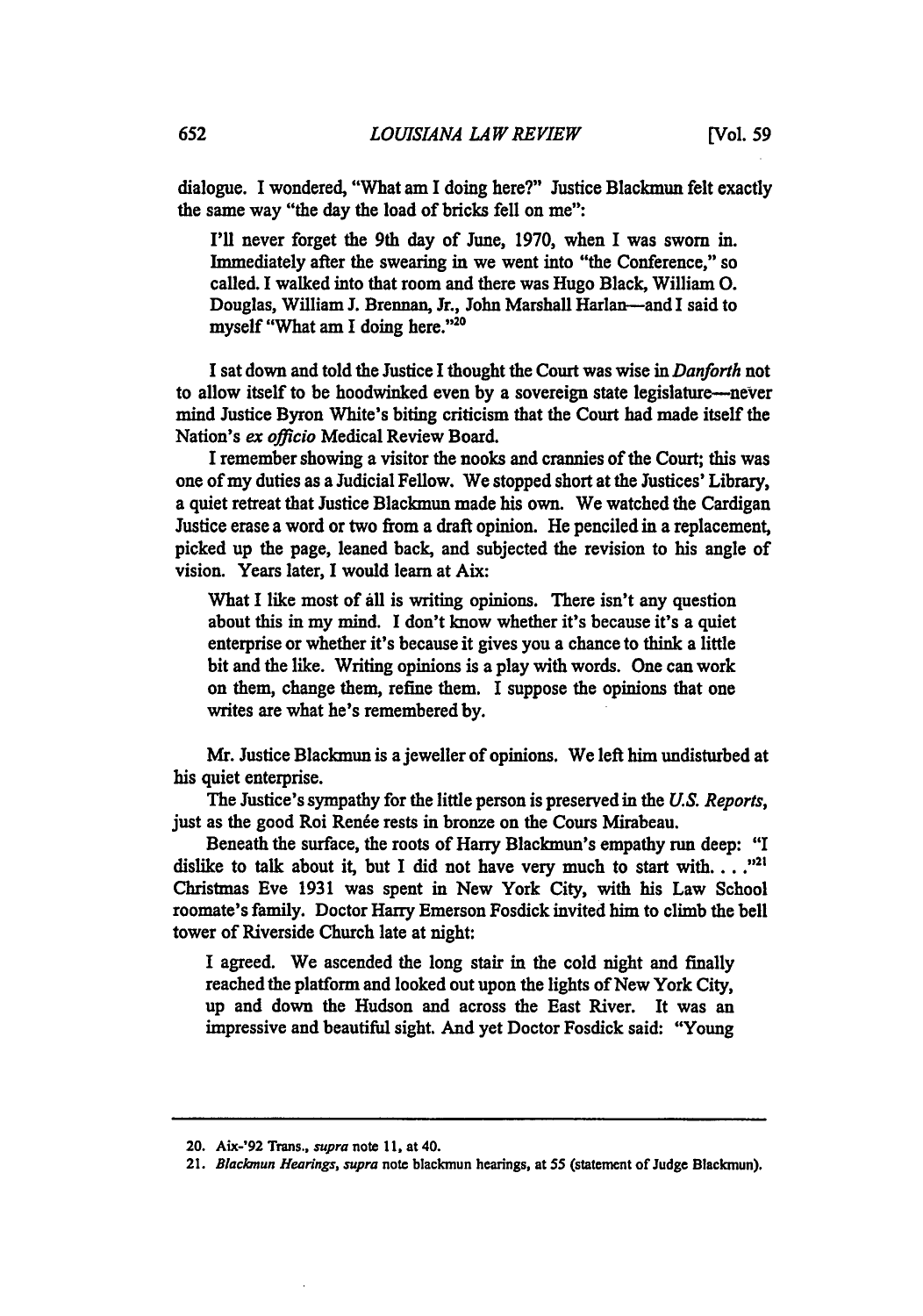man, there is more misery under those lights this Christmas than you will ever know." I have not forgotten.<sup>22</sup>

As a Justice, **Harry** Andrew Blackmun made it a point of duty to rescue parties from anonymity **by** reciting their first, middle, and last names, viz.: "Jose Chavez-Salido, Pedro Luis Ybarra, and Ricardo Bohorquez are American-educated Spanish-speaking lawful residents of Los Angeles County, California. Seven years ago, each had a modest aspiration-to become a Los Angeles County 'Deputy Probation Officer, Spanish-speaking."<sup>23</sup> Countless other examples of this unheralded Blackmun touch are in the *Reports.* 

Mr. Justice Blackmun is a master of doctrinal exposition and of tying up loose ends. His scholarship is enormous. Nowhere in the briefs in *United States v.* Sioux *Nation* is the story told of "the Black Hills of South Dakota, the Great Sioux Reservation, and a colorful, and in many respects tragic, chapter in the history of the Nation's West."<sup>24</sup> Rather, we learn of the Fort Laramie Treaty, of the Powder River War, and of the Sioux tribes, "led **by** their great chief, Red Cloud," only through the empathy of Harry Blackmun's opinion-painstakingly documented-for the Court.

Like othermortals, Justice Blackmun has changed his mind on vital subjects when experience and further reflection move him to do so. Joe Garcia's case comes to mind." And then there is the death penalty, Justice Blackmun's *cri de* coeur the other day upon Bruce Edwin Callins's petition:

From this day forward, **I** no longer **shall** tinker with the machinery of death. For more than 20 years **I** have endeavored-indeed, I have struggled-along with a majority of the Court, to develop procedural and substantive rules that would lend more **than** the mere appearance of fairness to the death penalty endeavor. Rather **than** continue to coddle the Court's delusion that the desired level of fairness has been achieved

As the Justice spoke, **I** noticed that the spectators **had** become still, and were listening intently. For them, the case **had** suddenly become real; the Supreme Court had become **a**human institution. **The** concept of equal treatment for aliens **had** suddenly acquired a human face.

Harold H. Koh, *Equality* with *a Human Face: Justice Blackmun and the Equal Protection of Aliens*, **8**Hamline L Rev. **51,** 104 **(1985).** 

24. United States v. Sioux Nation of Indians, 448 **U.S. 371,** 374 **(1980).** Justice Blackmun has done the same thing for the Crow Nation, Chief Blackfoot, and the **bed** of the Big **Horn** River. *See*  Montana v. United States, 450 **U.S.** 544, **569 (1981)** (Blackmun, **J.,** dissenting in part).

25. Garcia v. San Antonio Metro. Transit Auth., 469 U.S. 528 (1985), *overruling* National League of Cities v. Usery, 426 **U.S. 833 (1976).** 

<sup>22.</sup> **Harry A.** Blackmun, Remarks at the American Bar Association Prayer Breakfast in Dallas, Tex. **10-11** (Aug. **12, 1979)** [hereinafter **ABA** Remarks] (copy on **file** with Chambers of Justice Blackmun).

**<sup>23.</sup>** Cabell v. Chavez-Salido, 454 **US.** 432, 448 **(1982)** (Blackmun, **J.,** dissenting). Harold Hongju Koh, who clerked for Blackmun during the *Chavez-Salldo*Term, has poignantly captured the spirit of his Justice as **Harry** Blackmun announced his dissent: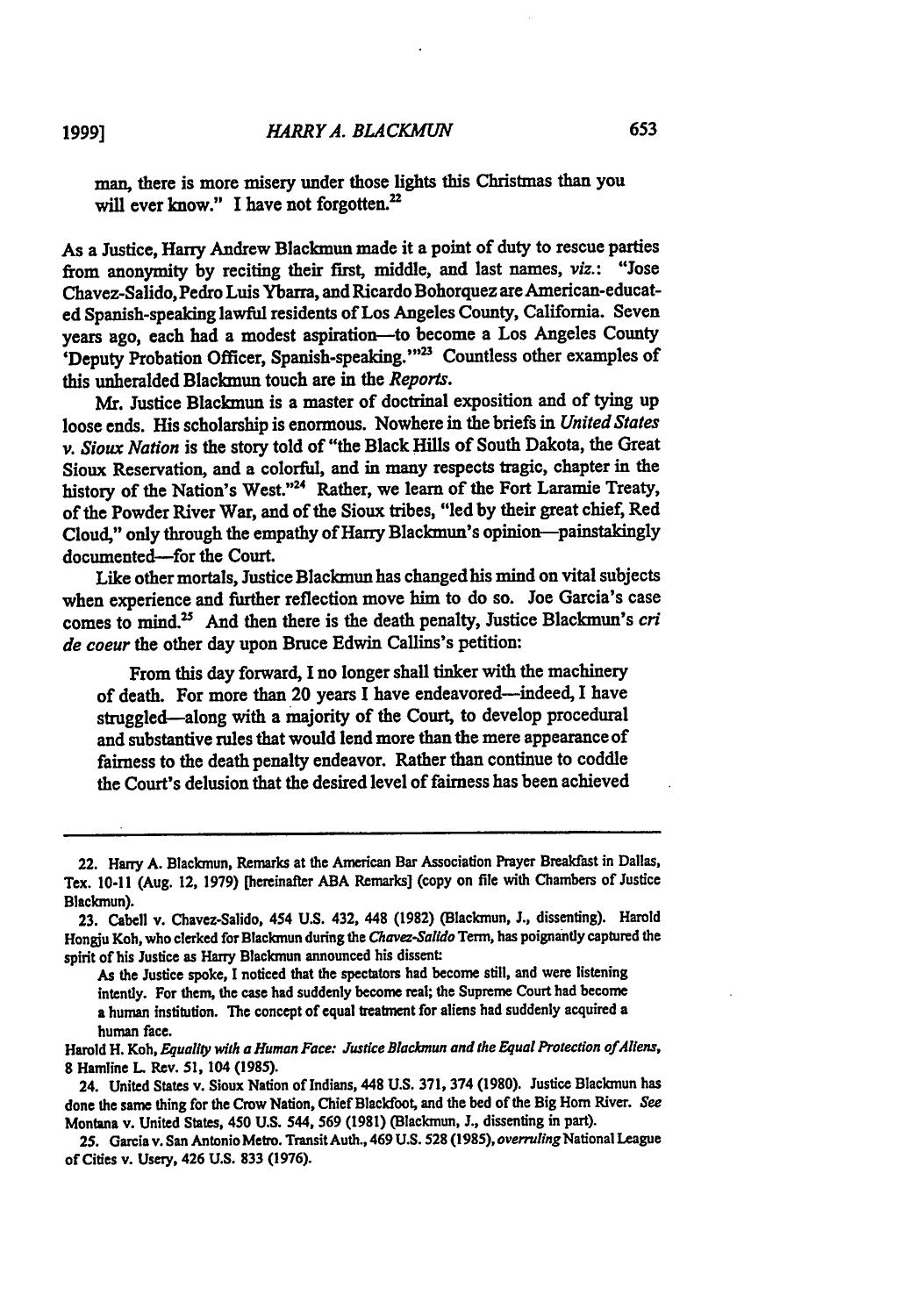and the need for regulation eviscerated, I feel morally and intellectually obligated simply to concede that the death penalty endeavor has failed.<sup>26</sup>

I have no doubt that Justice Blackmun has grown as a Justice over the years, as he himself described the endeavor, and that he has fulfilled his Aix hope:

I suspect that when one goes on the Supreme Court of the United States his constitutional philosophy is not fully developed. When one goes to Washington he has to develop a constitutional philosophy. What does "equal protection of the laws" really mean? And if one didn't grow and develop down there **I** would be disappointed in that person as a Justice. **I** would hope that in **1992** almost 20 years after Roe against Wade that **I** have grown a little bit in my constitutional philosophy and my constitutional resolution. **I** call that growth, not change, and **I** hope I'm correct.

Like the Doctors Mayo in Medicine, Justice Blackmun in Law has "loved the truth and sought to know it."27 He has judged faithful to his own measure: "Must we not say that the law, in order to be true, at least must 'establish Justice,' within the meaning of the Preamble to the Constitution of the United States?"<sup>28</sup> And it is in the Preamble that Justice Blackmun finds "the basic prescription for the process of balancing"29 that has been his hallmark all along: "to balance value against value to determine in a given context which is to prevail."<sup>30</sup> This balancing, he has told us, "lies at the very heart of constitutional adjudication."<sup>31</sup>

Justice Blackmun has taken a quiver of arrows over the years. But there is an arrow of a different sort-Holmes's conviction that "while one lives there is

**30.** *Id.* 

**<sup>26.</sup>** Callins v. Collins, 114 **S.** Ct. **1127, 1130** (1994) (Blackmun, **J.,** dissenting from denial **of**  certiorari).

**<sup>27.</sup>** Justice Blackmun explained:

Flanking the great stairs on the west side of the Supreme Court building in Washington are two pedestals. On them are figures carved **by** the well-known sculptor, James Earle Fraser. Another Fraser statue is in Rochester, Minnesota. It portrays the Doctors Mayo in their surgical gowns. Beneath those figures are the words: "They loved the truth and sought to know it."

*Remarks ofHarryA.* Blackmun: *Law* Dedication Dinner, Iowa Advocate, Fall/Winter **1986-1987,**  at **15.** 

**<sup>28.</sup>** *Id.* 

**<sup>29.</sup>** *Remarks ofHarry A. Blackmun: The WatermanHallAddition Dedication,* 30 Ark. L. Rev. vii, xxi **(1976).** 

**<sup>31.</sup>** "Fashioning such accommodations between individual rights and the legitimate interests of government, establishing benchmarks and standards with which to evaluate the competing claims of individuals and government, lies at the very heart of constitutional adjudication." Webster v. Reproductive Health Servs., 492 **U.S.** 490, 549 **(1989)** (Blacknun, **J.,** dissenting).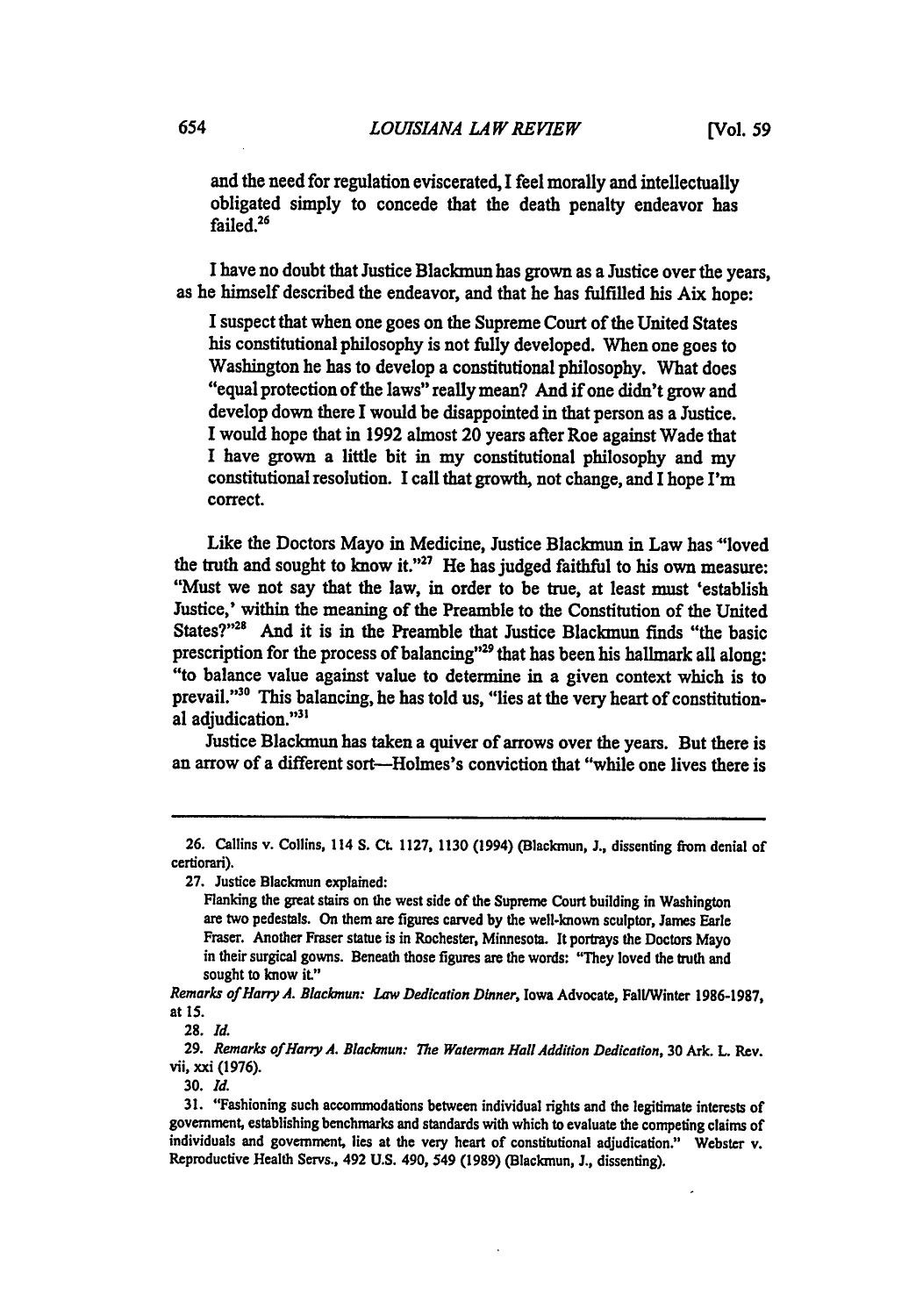neither logic nor joy in living languidly, that there is duty and delight in hard fighting, that while it is well to hit the mark, it is sometimes better to shoot an arrow into the sky if it takes fire there....**.32** 

I like to think O.W.H., Jr., was a muse of sorts as Harry Blackmun worked alone in the Justices' [Library.](https://Library.33)<sup>33</sup> "Only when you have worked alone,—when you have felt around you a black gulf of solitude more isolating than that which surrounds the dying **man,** and in hope and in despair have trusted to your own unshaken will,—then only will you have achieved. $^{34}$ 

This is enough, I trust, to show my high regard and affection for Justice Blackmun. Paul Freund said of Brandeis that he was the Court's Isaiah. Harry Blackmun's example of tenacity and of not giving up; his willingness to innovate, not merely to imitate, and to take the calculated risk; his joining in the fray; his moral courage; his love---all remind me of the example of Ruth, as Harry Blackmun described Ruth at an **A.B.A.** Prayer Breakfast, some fifteen vears  $a\alpha$ <sup>35</sup>

President Clinton has justly named Harry Blackmun as an ideal Justice. And the President's suggestion that what is needed on the Supreme Court is "somebody with a big heart"<sup>36</sup> stems directly, I believe, from Justice Blackmun's radiant example.

What is needed on the Court is character; learning, some of it acquired; experience; hard work; and wisdom. Harry Blackmun's example also shows **us**  that human sympathy and compassion are vital in the work of the Court.

And so the Court's Nehemiah will come down from the wall.<sup>37</sup> He has

34. *The Profession of the Law* (1886), *in* Oliver Wendell Holmes, Junior, Speeches 22, 24 (1891).

**35. ABA** Remarks, *supra*note 22.

**36.** Ruth Marcus **&** Joan Biskupic, *Justice White to Retire After 31 Years,* Wash. Post, Mar. 20, **1993,** at **Al** (quoting President Clinton).

37. **"Perhaps far off in another Persia, or nearby, within all of us, is, hopefully, a bit of the spirit** ofNehemiah." Harry **A.** Blackmun, Remarks at the American Bar Association Prayer Breakfast in Washington, **D.C. 11** (Aug. **5, 1973)** (copy on file with Chambers of Justice Blackrnun).

Will we be able to invoke the spirit of his day and of his people when under his leadership they said "let us rebuild" and "let us start"? Will it **be** said of us that "with willing hands" we "set about the good work"? **1:17-18.** Will itbe said of us that we "put (our] **hearts** into [our] work." 4:6-9, and that we proceeded, when necessary, with a weapon in one hand and a builder's tool in the other? Will it be said that, despite the opposition of announced displeasure, accusation, redicule, anger, confusion, infiltration, blandishment, threat, temptation, and those repeated invitations to come down to the Plain of Ono and to delay and compromise and rationalize, we held steady and built again?

<sup>32.</sup> Oliver W. Holmes, Jr., *Anonymity and Achievement* (1890), *in* The Occasional Speeches of Justice Oliver Wendell Holmes **59, 61** (M. DeW. Howe ed. **1962).** 

**<sup>33.</sup>** Sometimes Holmes as Muse shows up in Justice Blackmun's opinions. *See, e.g.,* Lewis v. City of New Orleans, 415 **U.S. 130,** 136 (1974) (Blackmun, **J.,** dissenting) **("All** rights tend to declare themselves absolute to their logical extreme:); New York Times Co. v. United States, 403 **U.S. 713, 759 (1971)** (Blackmun, J., dissenting) ("Great cases like hard cases make bad law."). In *Lewis,* Justice Blackmun decried the Court's protecting profanity under the First Amendment and "[t]he extreme to which we allow ourselves to **be** manipulated **by** theory extended to the end of logic." *Lewis, 415* **U.S.** at **136.**